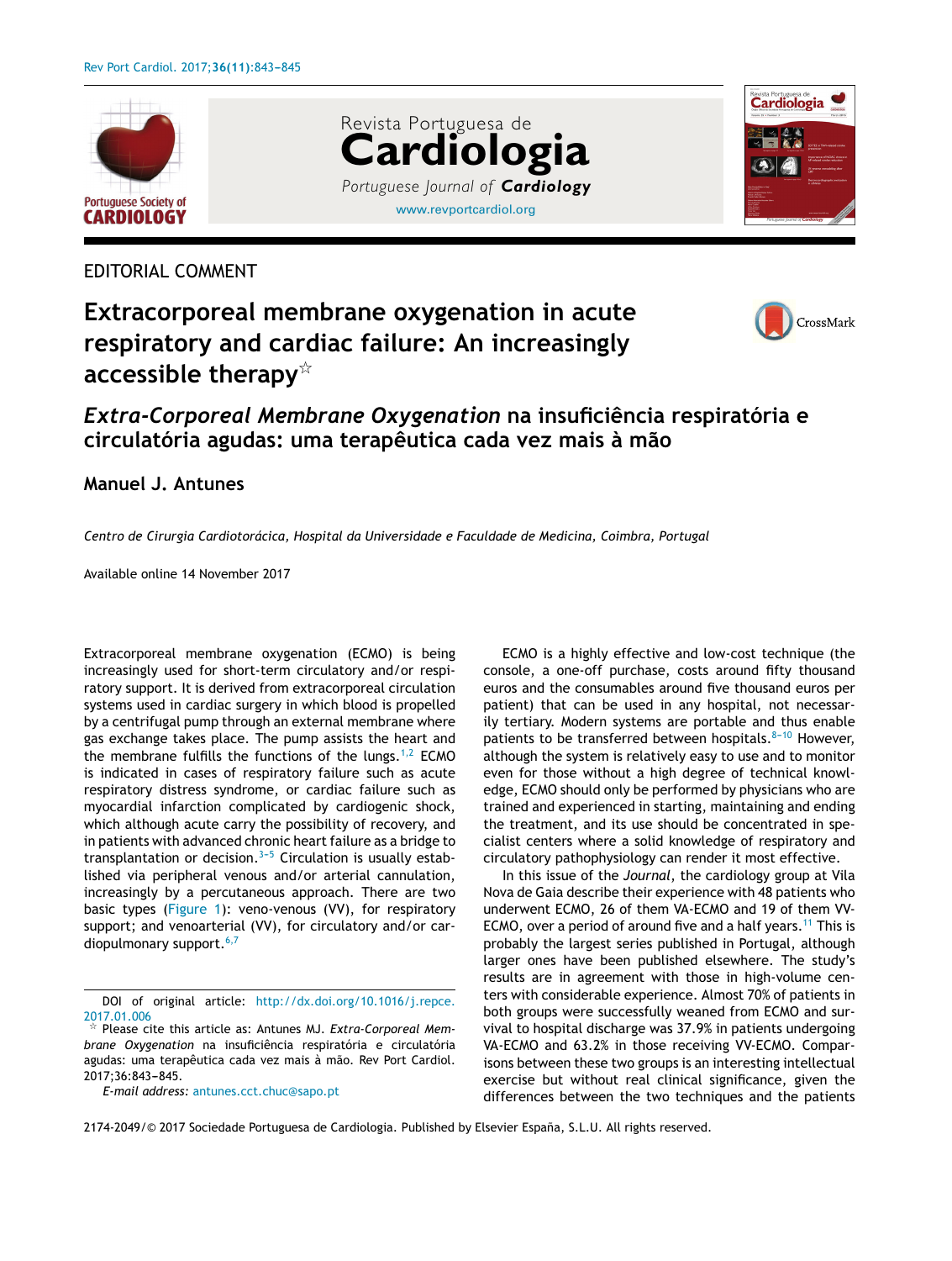<span id="page-1-0"></span>

**Figure 1** Modalities of extracorporeal membrane oxygenation. VA: venoarterial, for circulatory and/or respiratory support; VV: venovenous, for respiratory support. Adapted from Squiers et al.<sup>[2](#page-2-0)</sup>

treated, in terms of both underlying disease and comorbidities. As expected, in the VA-ECMO group, the need for more inotropic drugs, an indication of greater myocardial dysfunction, was a predictor of mortality.

Naturally, a therapy of this kind is associated with not inconsiderable risks. There is a high incidence of thromboembolism due to the large area of contact between the blood and the membrane and tubes making up the system, and so at least some degree of anticoagulation is required, which increases the likelihood of bleeding complications, especially related to peripheral cannulation. Anticoagulation and the traumatic effects of pumping on blood cells can give rise to serious hematological dysfunction, including hemolysis and thrombocytopenia. There is also a risk of local and systemic infection.

Furthermore, blood circulation in ECMO is not physiologically pulsatile, especially in cases of severe myocardial dysfunction in which there is little or no ejection by the heart. This can result in inadequate perfusion of vital organs such as the brain, kidneys, liver and gastrointestinal tract, particularly if the therapy is prolonged. Finally, the cannulated peripheral vessels are prone to vascular complications, including ischemia of downstream territories. This is a common complication when the femoral artery is cannulated, and so a shunt is now routinely placed to maintain distal perfusion.

Besides the course of the underlying disease, these complications are themselves frequently a cause of death, thus seriously compromising medium- and long-term survival. Notwithstanding, it should be borne in mind that these patients would very likely not survive without such treatment.

Unfortunately, of the nine patients in the Gaia group's series who were referred for cardiac transplantation (one of the indications for ECMO), only three were transplanted and of these only one survived, the rest dying while awaiting a donor. The length of waiting lists and the time spent on them are due to the lack of donors. Although patients receiving mechanical ventricular assistance are always given top priority, and although the laws governing organ donation in Portugal are among the most liberal in the world (our donation rates are among the highest in Europe, around 30 donors per million population), often the new heart does not arrive in time. In my center, survival in transplanted patients with a ventricular assist device was around 70%, but mortality in those on ventricular assistance for more than two weeks at the time of transplantation was much higher than in those who were transplanted earlier.